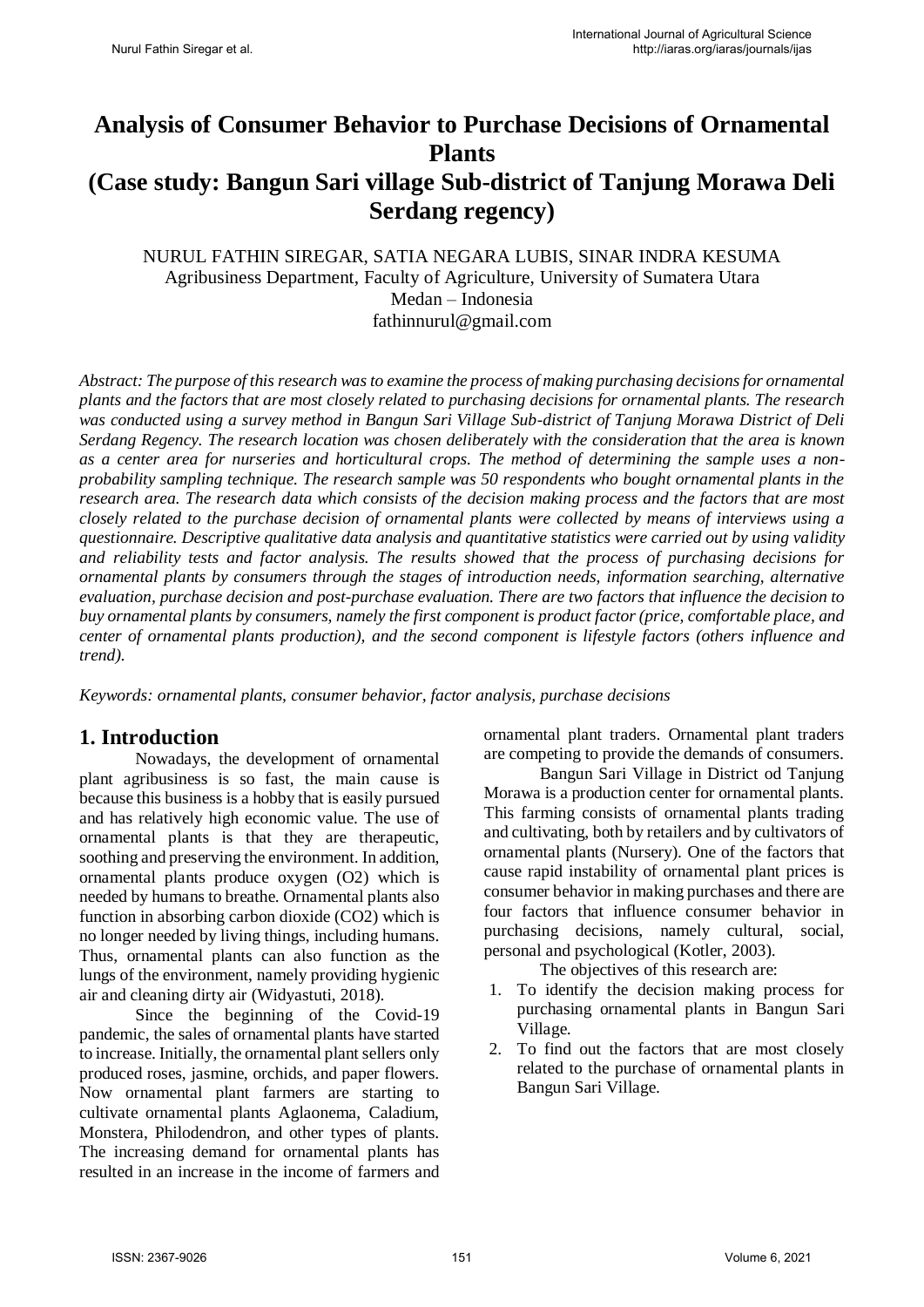# **2. Literature Review**

#### **Ornamental plants**

Ornamental plants are plants that its main function as decorations that provide the visual enjoyment both planted outdoors and indoors. As its function to serve the beauty and attractiveness on the shapes and colors, these plants are called as ornamental plants (Widyastuti, 2018).

Ornamental plants are part of non-food horticulture grouped into floriculture. Floriculture is a branch of horticulture that studies ornamental plants as cut flowers, cut leaves, potted plants or garden ornamental plants. This plant is preserved in everyday life to enjoy its beauty (Lakitan, 1995).

#### **The Factors Affecting Consumer Behavior**

Purchasing decisions are strongly influenced by cultural, social, personal and psychological factors. Most of these factors are uncontrollable, but it really needs to be taken into account to determine their effect on purchasing behavior (Kotler, 2007).

- (1) Cultural factors. Cultural factors have a very broad influence on consumer behavior. Culture itself is defined as a set of values, responses, desires, and basic behaviors that are studied by a member of society from family and other important social institutions.
- (2) Social Factors. Social factors that influence consumer behavior, namely:
	- a) Reference Group. A person's reference group consists of all groups around an individual who have a direct or indirect influence on that individual's behavior.
	- b) Family. The family itself is generally a source of orientation in behavior. Children will tend to behave in the same way as their parents when they see their parents' behavior brings benefits or benefits.
	- c) Role and status in society. Role is an activity that is desired to be carried out by referring to the people around him. Meanwhile, status is a general recognition of the community in accordance with the role it plays.
- (3) Personal factors. Personal factors that are vary between one person and another influence the decision to make a purchase. These factors include:
	- (a) Age and Life Cycle Stage. A person in buying goods or services is generally adjusted to their changing age.
	- (b) Work. A person's job certainly influences his buying behavior. The income they earn from their jobs is an important determinant of their buying behavior.
	- (c) Lifestyle. Lifestyle is a form of a person's life as reflected in his activities, hobbies and opinions.
- (d) Personality. Personality is a psychological characteristic that is different from a person which causes a relatively stable and constant response to their environment.
- (4) Psychological factors. Psychological factors that influence a person in choosing the items they buy are:
	- (a) Motivation. A proper need to direct a person to find ways to satisfy his needs.
	- (b) Perception. The process by which a person specifies, coordinates and interprets information to create an important picture of the world. A motivated person is ready for action.
	- (c) Knowledge. Learning describes changes in a person's behavior that arise from experience. Strong incentives, motivational clues, and positive roles are important implementations of knowledge theory for marketers in creating demand for a product.

#### **Marketing Mix**

Marketing mix is a combination of variables or activities that are the core of the marketing system, namely, product, price, promotion and distribution. In other words, the marketing mix is a group of variables that can be used by companies to influence consumer reactions (Sumarmi and Soeprihanto, 2010).

The components of the marketing mix that are often referred to as the 4Ps are: product, price, distribution / place, and promotion.

- (1) Products. The competitive advantage of a product is one of the determining factors for the success of a new product, where the success of the product is measured by the standard number of product sales (Tjiptono, 2008).
- (2) Price. Price, namely all forms of monetary costs incurred by consumers to obtain, own, take advantage of a number of combinations of goods and services from a product.
- (3) Place. The place in the marketing mix is generally referred to as the distribution channel or marketing channel, the channel through which the product reaches the hands of the consumer.
- (4) Promotion. According to Sawastha and Irawan (2001) promotion is a one-way flow of information or persuasion that is formed to direct a person or institution to create exchanges in marketing.

#### **Decision Making Process**

Consumer behavior will decide the decisionmaking of their purchase. The decision-making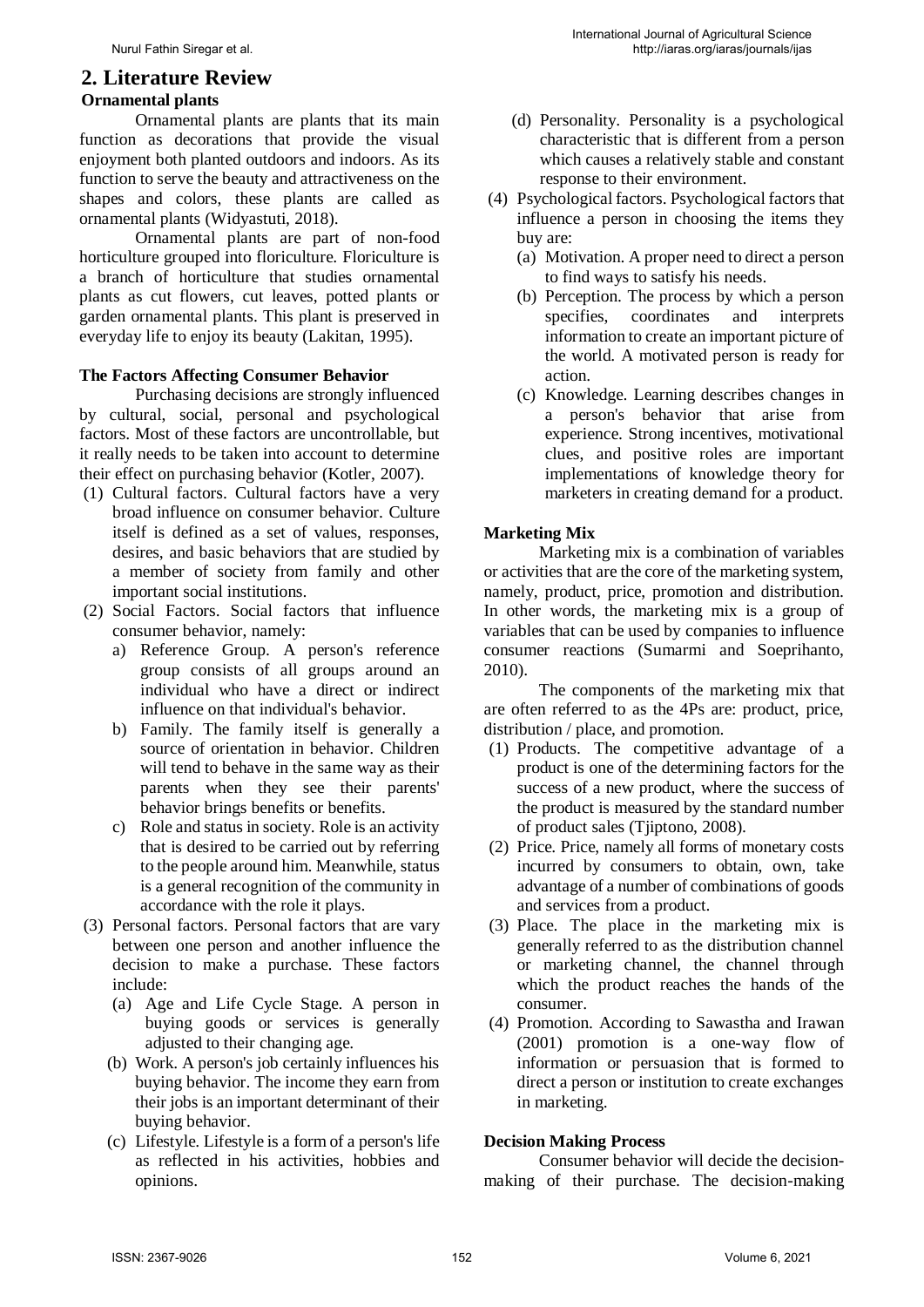process is a problem-solving approach consisting of five stages (Kotler, 2008).

These stages are the introduction of needs. The main purpose of analyzing wants and needs is to identify unfulfilled and unsatisfied wants and needs.

Information Search. Consumers who are aware of their needs are motivated to seek more Information about the products or services they need.

Alternative Evaluation. This stage includes two stages, namely determining purchase objectives and assessing, as well as selecting alternative purchases based on the purchase objectives.

Buying decision. The purchase decision is a real buying process. So, after the initial stages are carried out, consumers must make a decision whether to buy or not.

Post purchase evaluation. After buying a product, consumers will find a level of satisfaction or dissatisfaction

# **3. Research Method**

This research was conducted in Bangun Sari Village, District of Tanjung Morawa, Deli Serdang Regency. The sampling technique is a nonprobability sampling that using the accidental sampling method. This technique is suitable for the number of consumers who were buying ornamental plants in Bangun Sari Village were not identified specifically, so it is assumed that they are countless. The selected sample are 50 buyers who are willing to be interviewed using questionnaires. The Malhotra formula was used to calculate the number of samples needed in this study.

The method of data analysis in the study are validity test using the Pearson Product Moment correlation formula and the reliability test using the Cronbach's Alpha formula. In addition, Principal Component Analysis (PCA) extraction method and varimax rotation are used to determine factor analysis.

# **4. Results and Discussion**

## **4.1 Validity and Reliability Test Results**

The validity test was carried out using the Pearson Product Moment correlation formula which was run in SPSS software version 25 for windows. Based on validity and reliability test, results obtained by the value of r count of all variables are greater than r table (0.279). Thus, it is concluded that all tested variables are valid and reliable. Hence, all of variables are valid instrument in this research.

| Table 1. Validity and Reliability Test Results    |              |              |
|---------------------------------------------------|--------------|--------------|
| Variable                                          | Validity     | Reliability  |
|                                                   | $(r$ -count) | $(r$ -count) |
| Culture $(X_1)$                                   | 0,402        | 0,665        |
| Other influence $(X_2)$                           | 0,492        | 0.624        |
| Hobby $(X_3)$                                     | 0,301        | 0.642        |
| Experience $(X_4)$                                | 0,635        | 0,579        |
| Trend $(X_5)$                                     | 0,548        | 0,607        |
| Various choice of ornamental plants $(X_6)$       | 0,425        | 0,628        |
| Prices $(X_7)$                                    | 0,699        | 0,569        |
| Promotion $(X_8)$                                 | 0,323        | 0,685        |
| Comfortable place $(X_9)$                         | 0,412        | 0,626        |
| Center of ornamental plants production $(X_{10})$ | 0,646        | 0,583        |

#### **4.2 Factor Analysis**

To identify factors that are closest related to consumer decisions in purchasing ornamental plants, the variables are tested. These variables are Culture

 $(X_1)$ , Others Influence  $(X_2)$ , Hobby  $(X_3)$ , Experience  $(X_4)$ , Trend  $(X_5)$ , Various choices of ornamental plants  $(X_6)$ , Price  $(X_7)$ , Promotion  $(X_8)$ , Comfortable place  $(X_9)$ , and Center of ornamental plant production  $(X_{10})$ .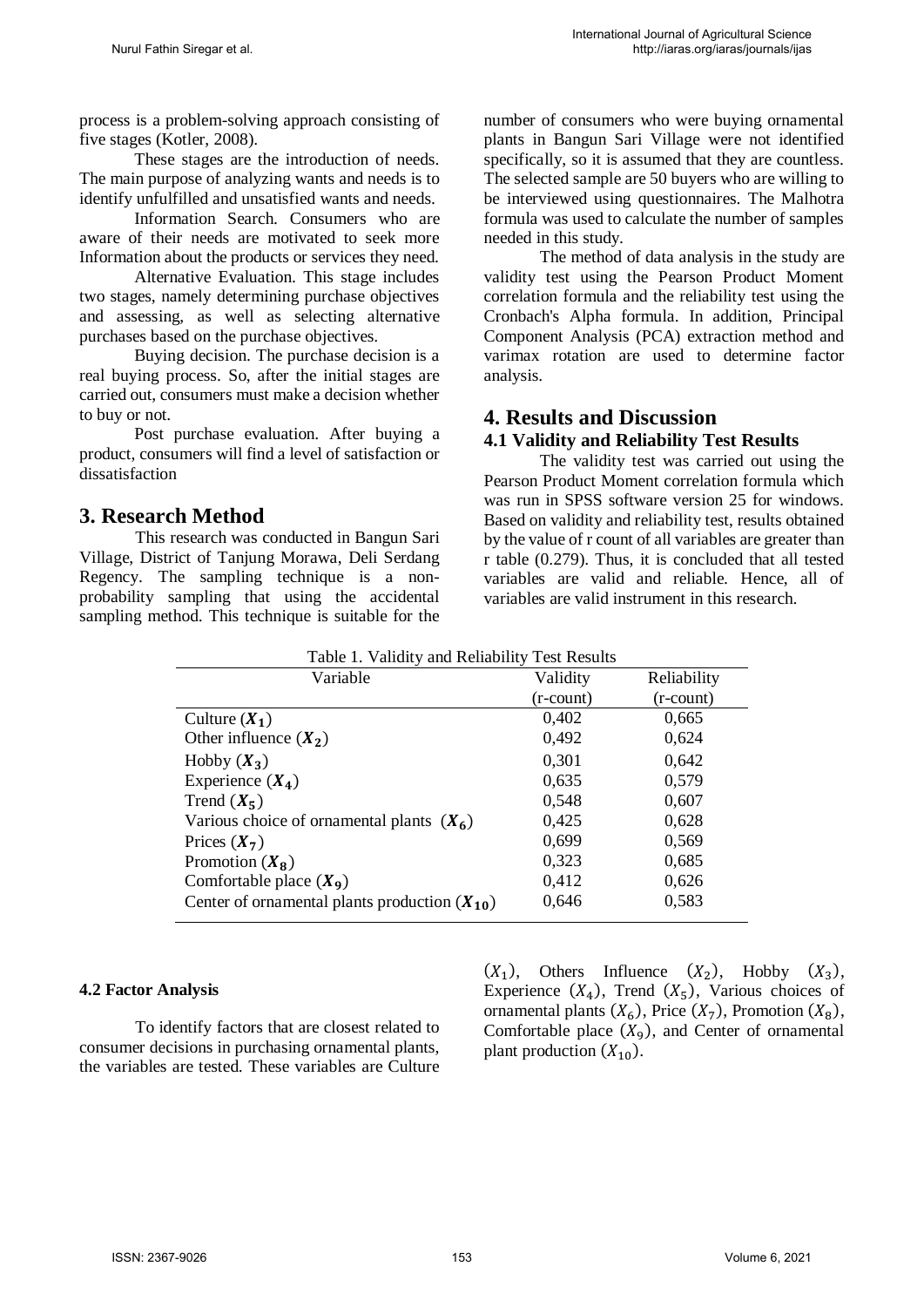| <b>Descriptions</b>               | <b>Variables</b>            | <b>Factors Analysis</b> |           |           |
|-----------------------------------|-----------------------------|-------------------------|-----------|-----------|
|                                   |                             |                         | 2         | 3         |
| <b>KMO Values</b>                 |                             | 0,58                    | 0,57      | 0,64      |
| <b>Barlett Test of Sphericity</b> |                             | 0,00                    | 0.00      | 0,00      |
| (Sig.)                            |                             |                         |           |           |
| <b>MSA Values</b>                 | Culture $(X_1)$             | 0,46                    | Reduction | Reduction |
|                                   | Other influence $(X_2)$     | 0,60                    | 0,58      | 0,55      |
|                                   | Hobby $(X_3)$               | 0,50                    | 0.46      | Reduction |
|                                   | Experience $(X_4)$          | 0,75                    | Reduction | Reduction |
|                                   | Trend $(X_5)$               | 0,66                    | 0,67      | 0.63      |
|                                   | Various choice of           | 0,52                    | 0.54      | Reduction |
|                                   | ornamental plants $(X_6)$   |                         |           |           |
|                                   | Prices $(X_7)$              | 0,63                    | 0,68      | 0,68      |
|                                   | Promotion $(X_8)$           | 0,33                    | Reduction | Reduction |
|                                   | Comfortable place $(X_9)$   | 0,57                    | 0,52      | 0,68      |
|                                   | Center of ornamental plants | 0,59                    | 0,56      | 0,60      |
|                                   | production $(X_{10})$       |                         |           |           |

Table 2. KaiserMeyer-Olkin (KMO) *measure of sampling adequacy* and Barlett's Test Result

Based on the first test, it was obtained that the KMO MSA value was 0.589> 0.5. The significance value of the Barlett Test of Sphericity is 0.000 <0.05, then the variables used can be continued because they meet the requirements. To see the correlation between the independent variables, it can be seen from the MSA value. Based on the results of the analysis, there are several variable values less than 0.5, namely Culture (0.465), Promotion (0.335), and Experience are reduced because the value of Extraction Communalities (0.490) is less than 0.5, thus the reduction is not used in the next analysis.

The second analysis remains 7 variables, where the KMO MSA values of 0.576> 0.5 and a significance value of the Barlett Test of Sphericity of  $0.000$  <  $0.05$ . In the second test, several variables were reduced because the MSA value was less than 0.5, namely the Hobby and Various of ornamental plants variables were reduced because the Extraction Communalities (0.499) were less than 0.5. In the third test, there are 5 variables with a KMO MSA values of 0.640> 0.5 and a Barlett Test of Sphericity significance value of  $0.000 < 0.05$ , and the MSA value of each variable greater than 0.5. Hence, the tested variable meets the requirements.

Furthermore, those values were extracted using the Principal Component Analysis (PCA) method. the value of Extraction Communalities in each tested variable> 0.5, namely the influence of others (0.712), trend (0.673), prices (0.669), comfortable places (0.669), and ornamental plant production centers (0.839), and the initial eigenvalues are 1. Therefore, it can be concluded that all variables can explain the formed factors. The next test is Total Variance Explained to find out how many factors that are formed.

| Table 3. Total Variance Explained |              |                 |                    |
|-----------------------------------|--------------|-----------------|--------------------|
| <b>Component</b>                  | <b>Total</b> | <b>Variance</b> | Cumulative $(\% )$ |
|                                   |              | $(\%)$          |                    |
|                                   | 2,299        | 45,986          | 45,986             |
| 2                                 | 1,262        | 25,241          | 71,227             |
| 3                                 | 0,617        | 12,343          | 83,569             |
| 4                                 | 0,564        | 11,290          | 94,859             |
|                                   | 0,257        | 5,141           | 100,000            |

Based on the analysis results, there are two factors that are formed of five tested variables. The requirement to be a factor should has an eigenvalues> 1. The first eigenvalues factor is  $(2,299 / 5) \times 100\%$  $= 45.986\%$ , the second factor eigenvalues is  $(1.262 /$ 5) x  $100\% = 25.241\%$ . Total of the two factors will

be able to explain the variable of 45,986% + 25,241%  $= 71,227\%$ . It is indicating that  $71.227\%$  of all existing variables can be explained by the two components formed. Since the eigenvalues value is 1, the total value to be taken is the one which is  $> 1$ . namely components 1 and 2.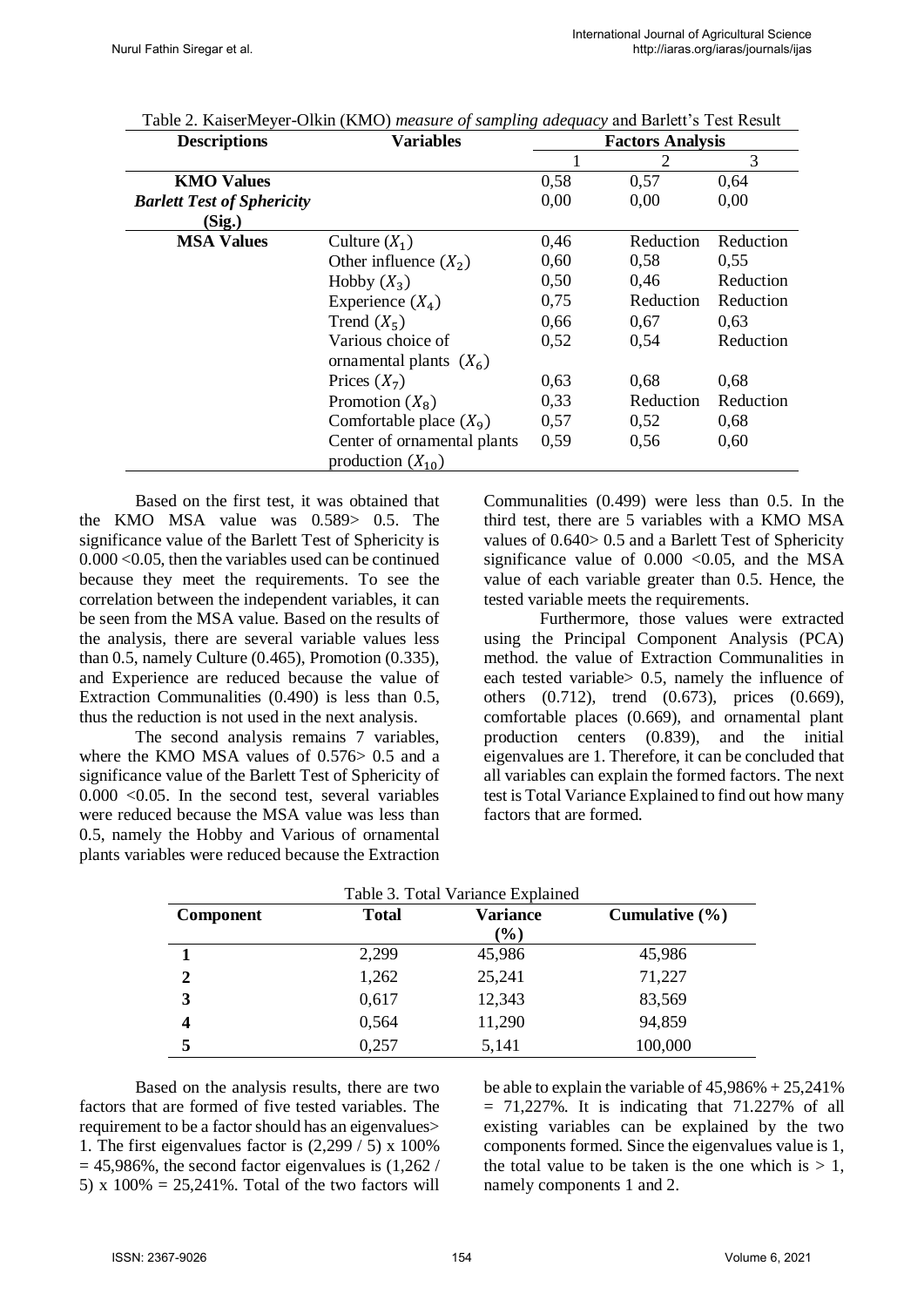The number of factors formed can also be determined with a scree plot. This criterion is used to determine the optimum number of factors, by making a scree plot, namely the curve by plotting between the factor (as the horizontal axis) and its characteristic root (as the vertical axis). Then the sharpness of the curve is seen to determine the out of points, when the curve starts to resemble a horizontal line (Nugroho, 2008).





Based on the Figure 1, there are two component points that have an eigenvalue 1, it means that there are two factors that were formed, namely component 1 and component 2. Further, the

identification of variables which will enter into the first factor or the second factor is conducted as shown in Component matrix table.

| Table 4. Component Matrix |
|---------------------------|
|                           |

| <b>Variable</b>                                   | Component |          |
|---------------------------------------------------|-----------|----------|
|                                                   |           |          |
| Other influence $(X_2)$                           | 0,300     | 0,789    |
| <b>Trend</b> $(X_5)$                              | 0,428     | 0,700    |
| Prices $(X_7)$                                    | 0.798     | $-0,180$ |
| Confortable place $(X_9)$                         | 0,769     | $-0,279$ |
| Center of ornamental plants production $(X_{10})$ | 0,894     | $-0,200$ |

The Component matrix table shows the correlation value between each variable and formed factors variables. Variables that have a factor loadings  $\geq 0.5$  are grouped into component one or component two. Price, Comfortable place, and center ornamental plant production variables are correlated

with factor 1. While the Other influence and Trend are correlated with factor 2.

In order to ensure which factor is included in its factor group, the largest correlation value between the variable and the factor which is formed by using Varimax rotation.

| Table 5. Rotated Component Matrix                 |                   |       |
|---------------------------------------------------|-------------------|-------|
| Variables                                         | <b>Components</b> |       |
|                                                   |                   |       |
| Other influence $(X_2)$                           | 0,004             | 0,844 |
| <b>Trend</b> $(X_5)$                              | 0,155             | 0,806 |
| Prices $(X_7)$                                    | 0,810             | 0,111 |
| Comfortable place $(X_9)$                         | 0,818             | 0,009 |
| Center of ornamental plants production $(X_{10})$ | 0,907             | 0,127 |

After rotation with varimax rotation, two main components are formed, namely the first component (product factor) that consists of Price

 $(X_7)$ , Comfortable place  $(X_9)$ , and Center of ornamental plant production  $(X_{10})$ , and the second